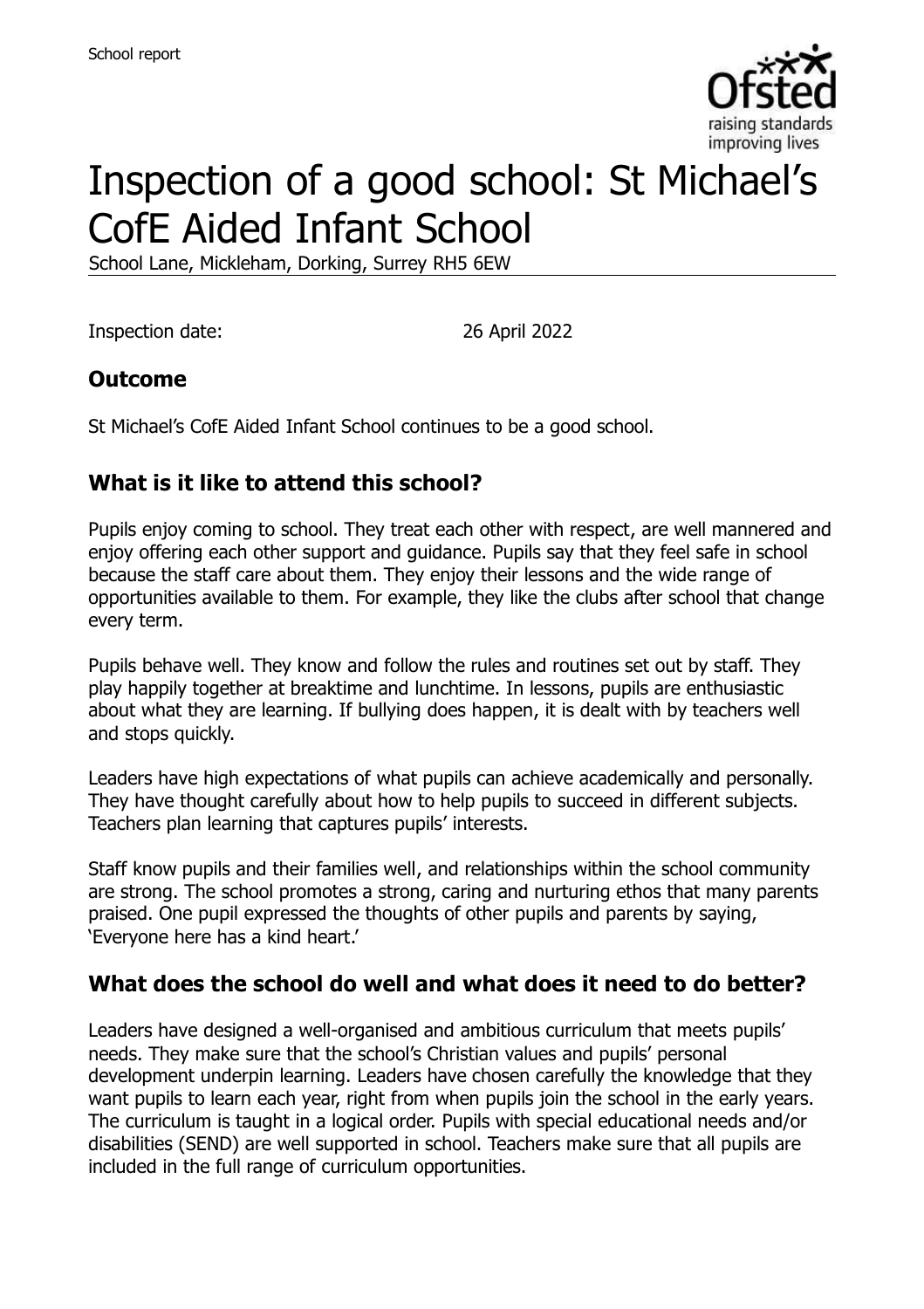

Teachers have good subject knowledge. They use this to explain new ideas and help pupils to remember what they have been taught. Staff understand the needs of pupils who have SEND very well. They help these pupils to achieve well in different subjects. Pupils enjoy lessons. In most subjects, they are able to explain their learning in detail. They reflect on what they have learned and understand how that helps them to learn new things.

Staff check pupils' knowledge and understanding in all subjects. Typically, teachers use this information to identify what pupils know and where pupils need more support. However, in a few subjects, assessment is not as well embedded as it could be. Occasionally, teachers do not take full account of what pupils already know, understand and can do when planning new learning. As a result, sometimes work is not challenging enough.

Staff promote a love of reading. Pupils enjoy reading and listening to the stories that are read to them. Leaders are determined that all pupils will be good readers. They have prioritised the teaching of reading from the time that children join Reception. Staff teach phonics well. They check carefully that children remember the sounds that letters make. Adults provide effective support if pupils, including those with SEND, fall behind. Pupils enjoy practising reading with books that are carefully matched to the sounds that they know. Staff also ensure that pupils choose books that they can read unaided. This helps to build pupils' confidence and fluency in reading.

Staff make sure that there is very little low-level disruption in lessons. Pupils are well mannered, polite, thoughtful and considerate to each other and staff. Pupils know that they can talk to an adult if they have worries. They feel that their concerns are taken seriously.

Leaders plan a wide range of activities to teach pupils about the world around them. Leaders have worked hard to develop pupils' knowledge and understanding of different cultures and religions. For example, pupils learn about the festival of Ramadan through the books chosen as part of the reading curriculum. The school provides a range of clubs that pupils enjoy. These change regularly so that pupils can try something new. Pupils benefit from educational visits, both locally and further afield, such as the recent visit to the Natural History Museum.

Staff appreciate the support that they receive from the senior leaders. They value the thoughtful actions taken by leaders that have had a positive impact on managing their workload.

Governance is strong. Governors provide effective support and challenge to leaders. This ensures that pupils receive a good quality of education.

### **Safeguarding**

The arrangements for safeguarding are effective.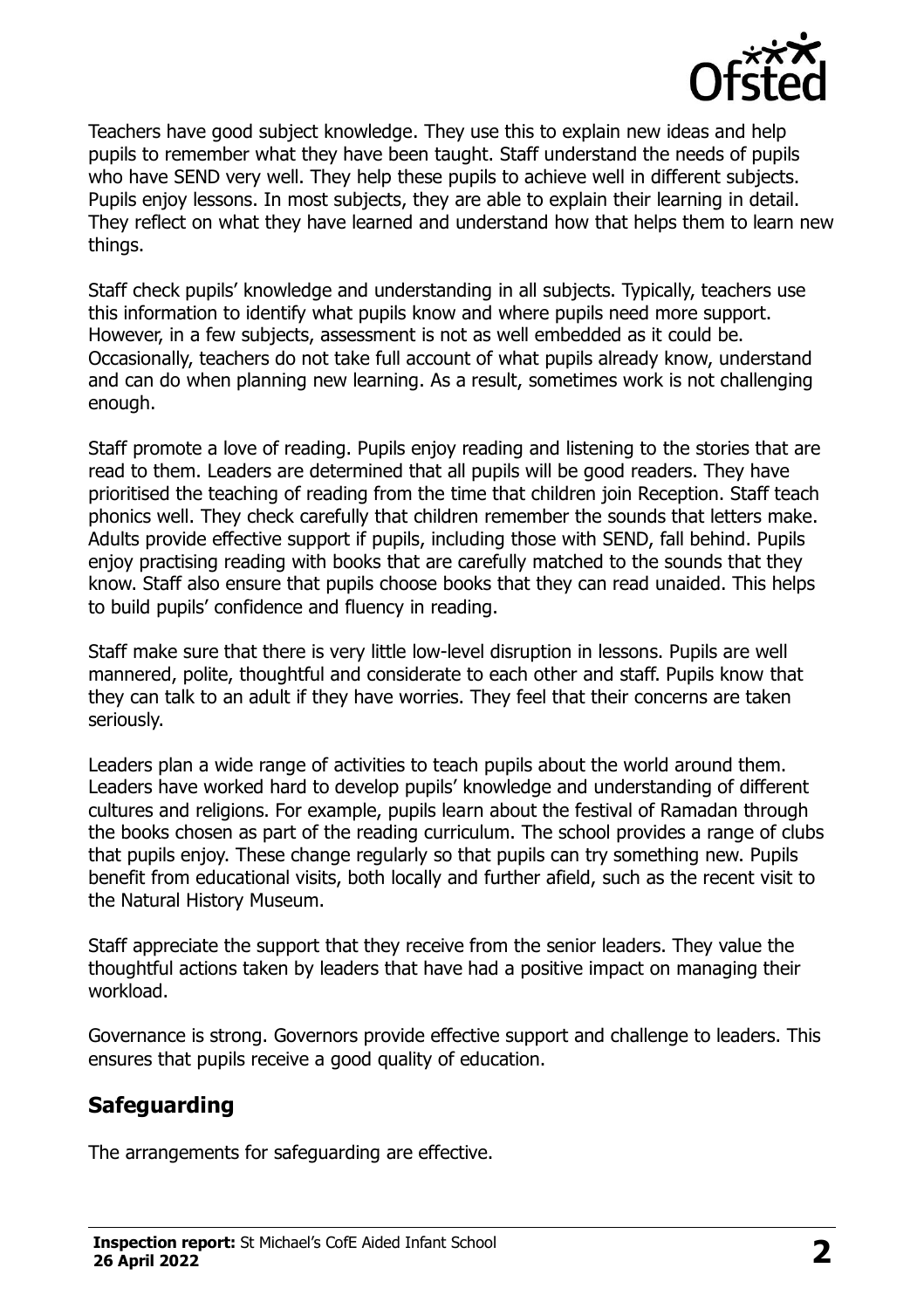

Leaders make sure that staff are well trained in safeguarding. Staff know how to identify and report concerns and do so confidently. Leaders take swift action to address all safeguarding issues that are communicated to them. Leaders know how to find support for pupils and put this in place quickly. The designated safeguarding lead manages and follows up on referrals to external agencies thoroughly. Governors have a good understanding of their safeguarding responsibilities. They are diligent in keeping abreast of the school's work to keep pupils safe.

Leaders ensure recruitment processes are robust.

### **What does the school need to do to improve?**

# **(Information for the school and appropriate authority)**

■ Occasionally, in a few subjects, teachers do not take full account of pupils' knowledge, understanding and skills when planning new learning. This means that, sometimes, learning is not challenging enough for some pupils. Leaders need to ensure that teachers consistently check carefully what pupils already know and use that information to plan more ambitious learning.

### **Background**

When we have judged a school to be good, we will then normally go into the school about once every four years to confirm that the school remains good. This is called a section 8 inspection of a good or outstanding school, because it is carried out under section 8 of the Education Act 2005. We do not give graded judgements on a section 8 inspection. However, if we find evidence that a school would now receive a higher or lower grade, then the next inspection will be a section 5 inspection. Usually this is within one to two years of the date of the section 8 inspection. If we have serious concerns about safeguarding, behaviour or the quality of education, we will deem the section 8 inspection as a section 5 inspection immediately.

This is the second section 8 inspection since we judged the school to be good in January 2012.

#### **How can I feed back my views?**

You can use [Ofsted Parent View](https://parentview.ofsted.gov.uk/) to give Ofsted your opinion on your child's school, or to find out what other parents and carers think. We use information from Ofsted Parent View when deciding which schools to inspect, when to inspect them and as part of their inspection.

The Department for Education has further quidance on how to complain about a school.

If you are the school and you are not happy with the inspection or the report, you can [complain to Ofsted.](https://www.gov.uk/complain-ofsted-report)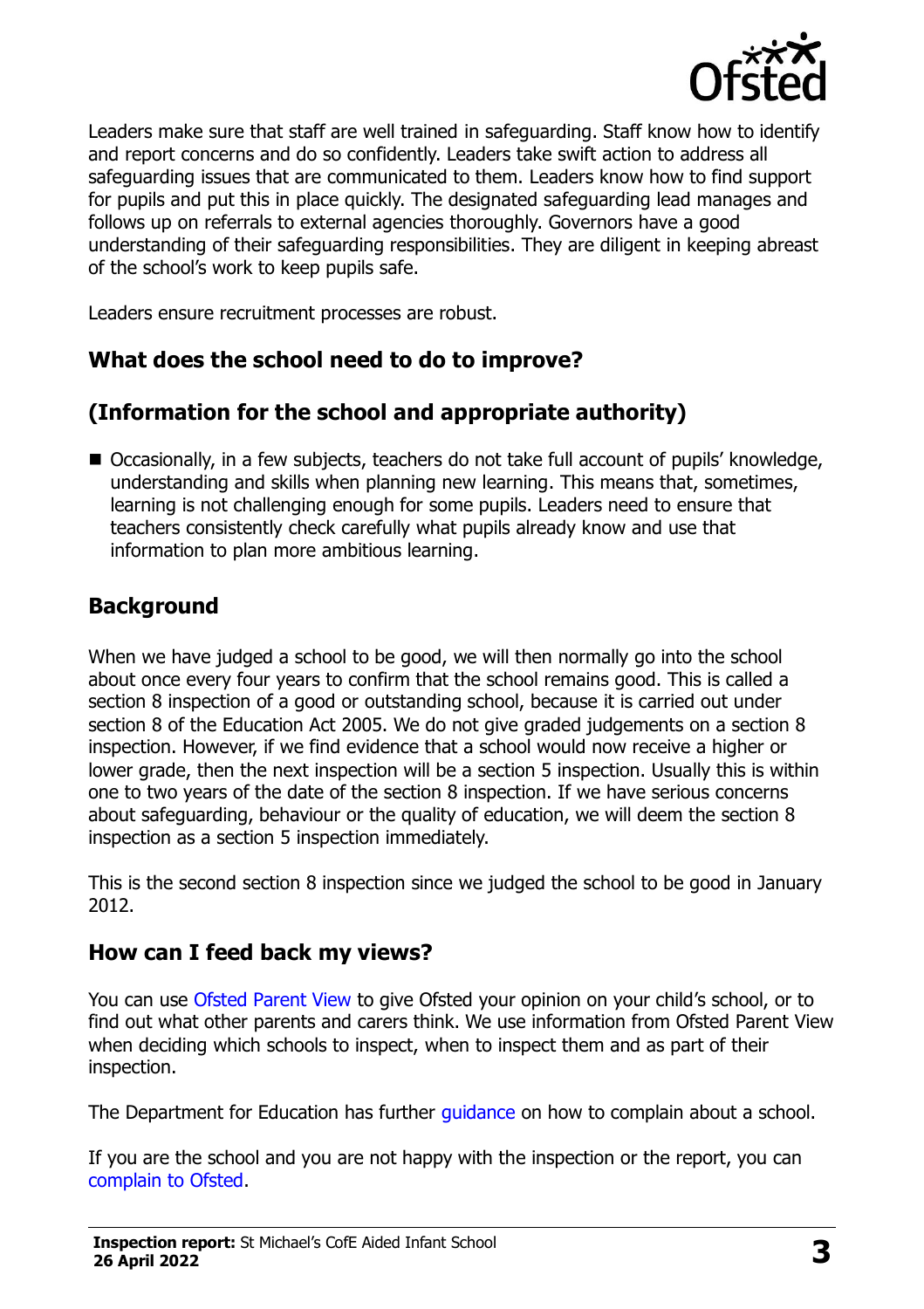

# **Further information**

You can search for [published performance information](http://www.compare-school-performance.service.gov.uk/) about the school.

In the report, '[disadvantaged pupils](http://www.gov.uk/guidance/pupil-premium-information-for-schools-and-alternative-provision-settings)' refers to those pupils who attract government pupil premium funding: pupils claiming free school meals at any point in the last six years and pupils in care or who left care through adoption or another formal route.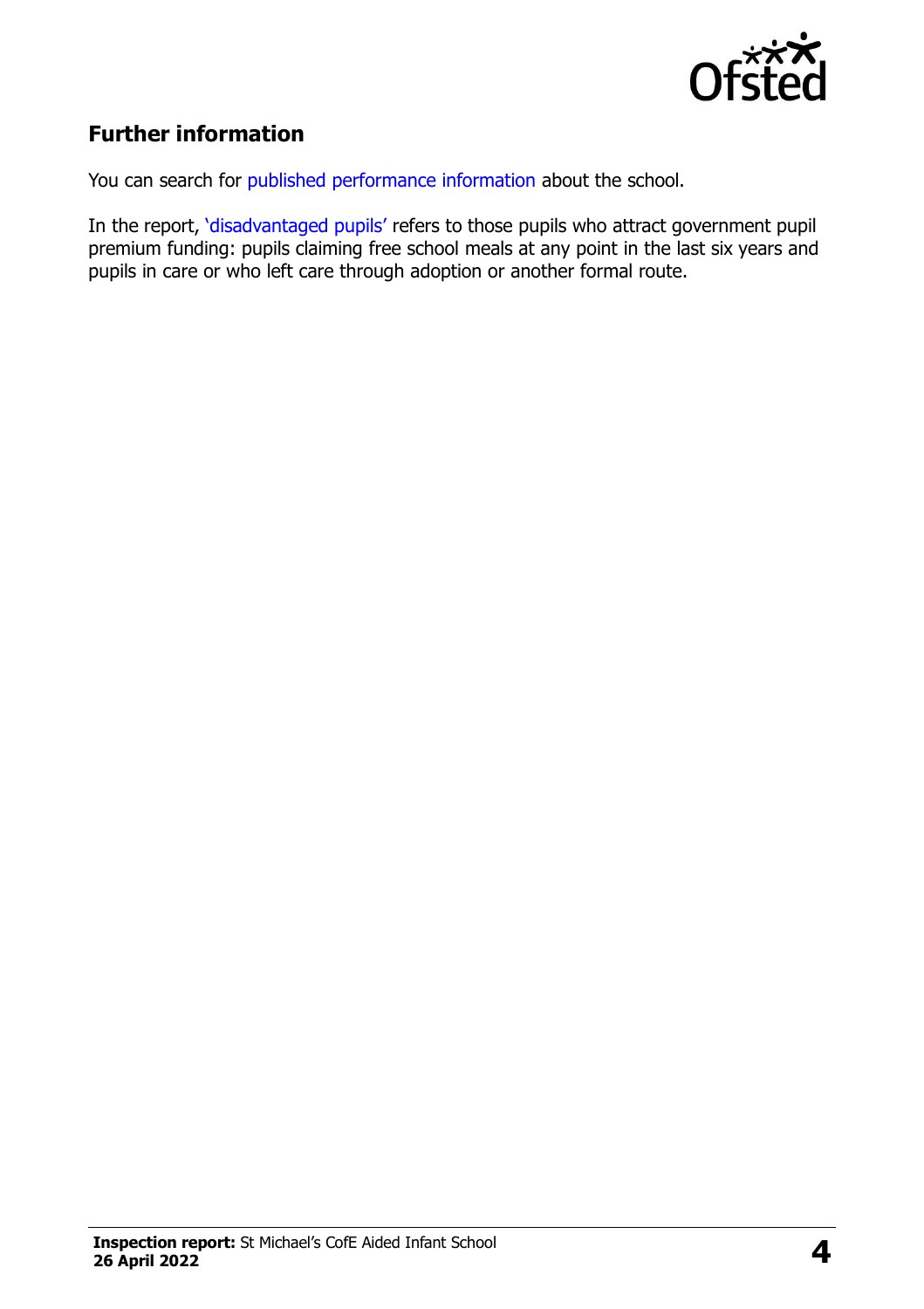

### **School details**

| Unique reference number             | 125170                                                                |
|-------------------------------------|-----------------------------------------------------------------------|
| <b>Local authority</b>              | Surrey                                                                |
| <b>Inspection number</b>            | 10200420                                                              |
| <b>Type of school</b>               | Infant                                                                |
| <b>School category</b>              | Voluntary aided                                                       |
| Age range of pupils                 | 4 to 7                                                                |
| <b>Gender of pupils</b>             | Mixed                                                                 |
| Number of pupils on the school roll | 61                                                                    |
| <b>Appropriate authority</b>        | The governing body                                                    |
| <b>Chair of governing body</b>      | Patricia Hand                                                         |
| <b>Headteacher</b>                  | Paula Bliss (Executive Headteacher)                                   |
| Website                             | www.stmichaels-dorking.surrey.sch.uk                                  |
| Date of previous inspection         | 30 November 2016, under section 8 of the<br><b>Education Act 2005</b> |

# **Information about this school**

- This is a Church of England primary school. The school's next section 48 Statutory Inspection of Anglican and Methodist Schools is due in the next two years. The last inspection of this type took place in May 2017.
- The school does not currently use any alternative provision.

# **Information about this inspection**

- This was the first routine inspection the school received since the COVID-19 pandemic began. Inspectors discussed the impact of the pandemic with leaders and have taken that into account in their evaluation of the school.
- Inspectors met with the executive headteacher, the head of school, subject leaders and the special educational needs coordinator. The lead inspector met with five governors. A telephone conversation was held with a local authority officer.
- Inspectors spoke to pupils to gather their views on the school.
- Inspectors carried out deep dives in these subjects: reading, mathematics and geography. For each deep dive, inspectors met with subject leaders, looked at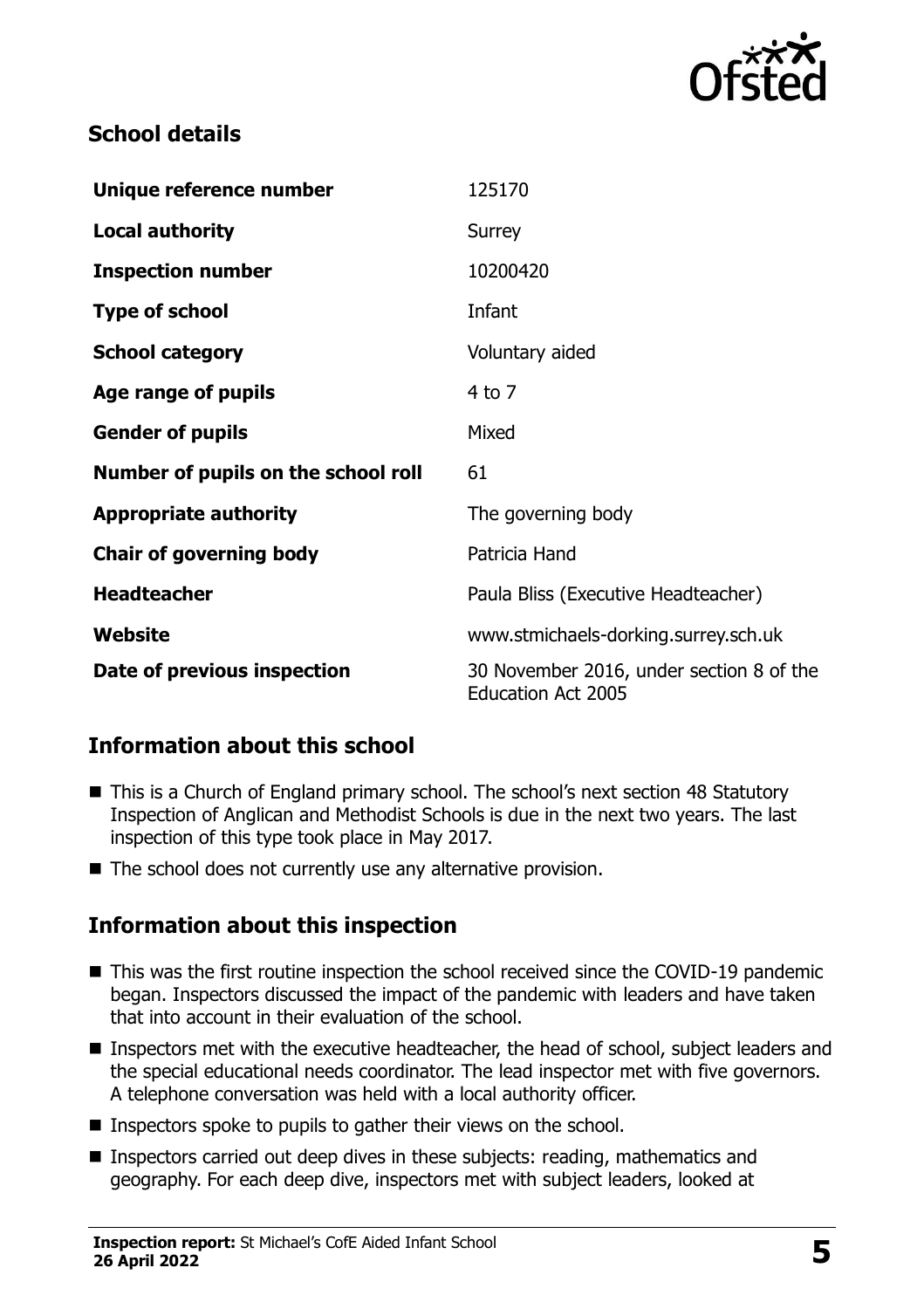

curriculum plans, visited a sample of lessons, spoke to teachers, spoke to some pupils about their learning and looked at samples of pupils' work.

- Inspectors scrutinised records and safeguarding documentation, including the single central record.
- Inspectors spoke with a range of staff, including administration staff, teachers and teaching assistants, to understand their knowledge of safeguarding and to consider staff's workload.
- Inspectors took account of the 40 responses to Ofsted Parent View, including the freetext comments.

#### **Inspection team**

Richard Blackmore, lead inspector Ofsted Inspector

Paul Shaughnessy **Districts** Ofsted Inspector